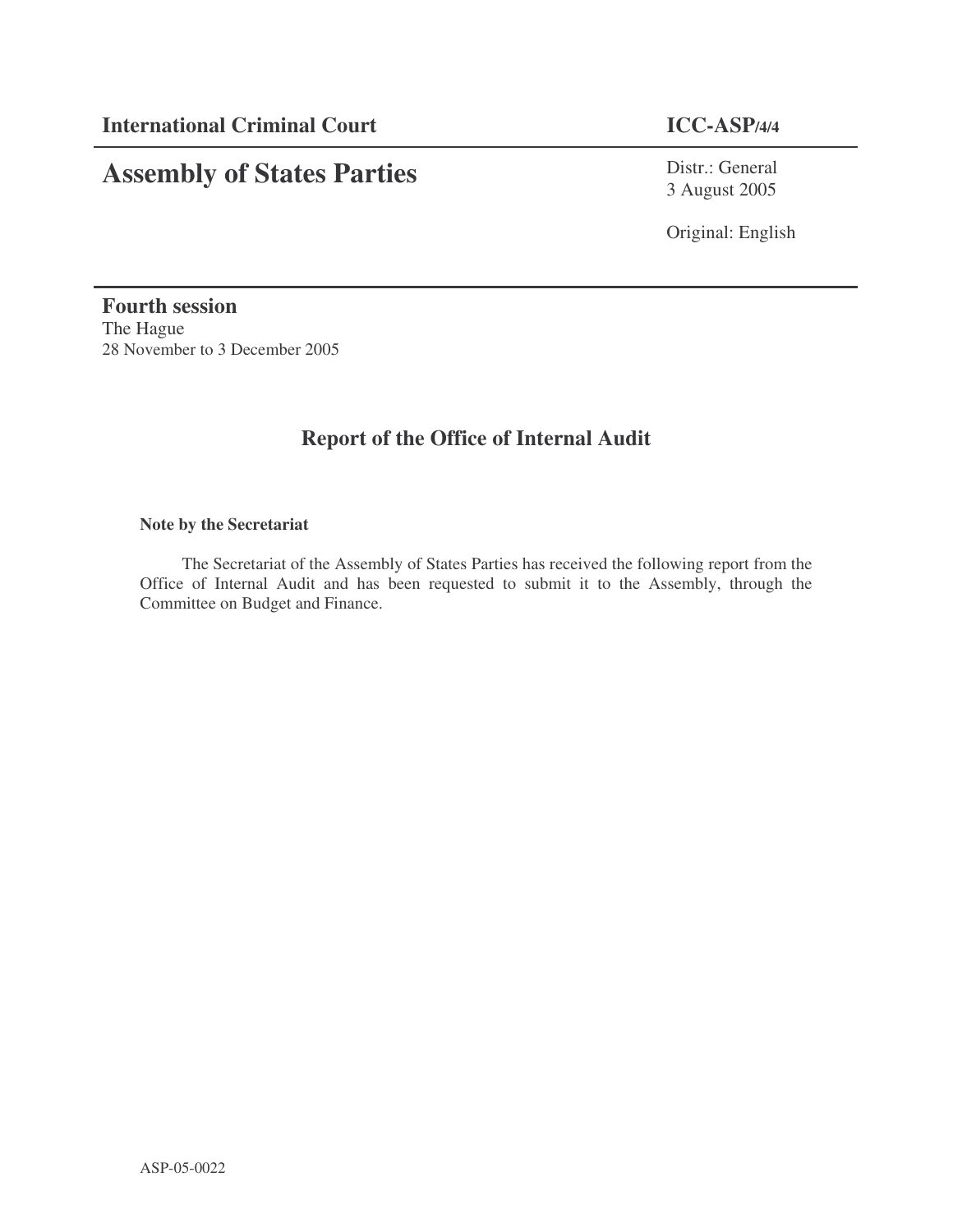Letter of Transmittal

7 July 2005

Pursuant to the decision of the Assembly, adopted at its second session in September 2003, the Office of Internal Audit submits its annual report to the Assembly, through the Committee on Budget and Finance.

> (Signed) Joe Martire Director Office of Internal Audit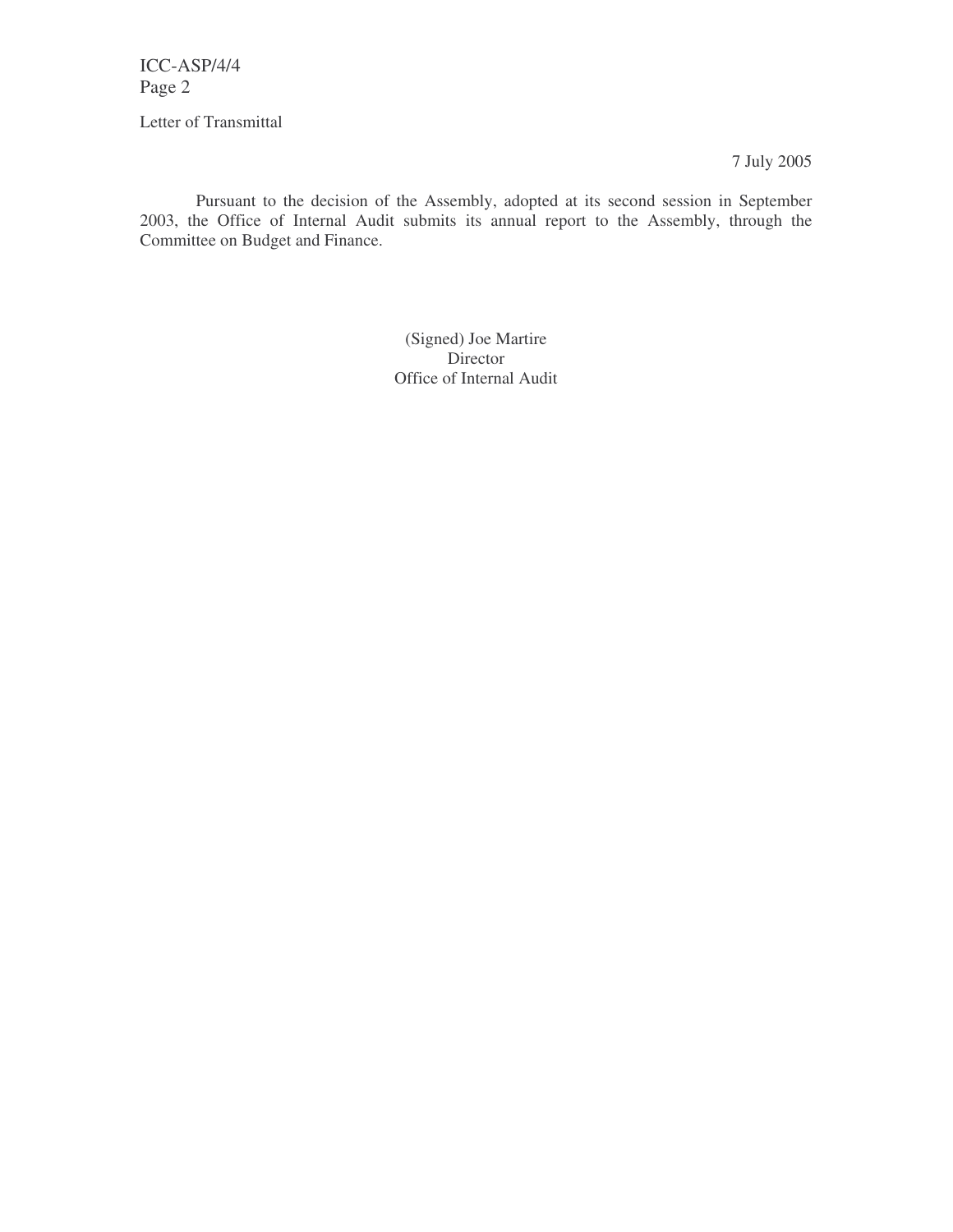# **Contents**

|                 |                                                                                                                                                            | Page                 | Paragraphs |
|-----------------|------------------------------------------------------------------------------------------------------------------------------------------------------------|----------------------|------------|
|                 | <b>Summary</b>                                                                                                                                             | $\overline{4}$       |            |
| I.              | <b>Introduction</b>                                                                                                                                        | 5                    | $1 - 8$    |
| II.             | <b>Staffing/budget of the Office</b>                                                                                                                       | 6                    | 9          |
| Ш.              | Key activities carried out by the Office during the reporting<br>period                                                                                    |                      |            |
|                 | A. Charter for Internal Audit                                                                                                                              | 6                    | 10         |
|                 | <b>B.</b> Risk assessment                                                                                                                                  | 6                    | $11 - 14$  |
|                 | C. Audit of recruitment, selection and appointment                                                                                                         | 7                    | $15 - 18$  |
|                 | D. Assessing and reporting progress in implementing                                                                                                        | 8                    | 19-22      |
|                 | E. Reports on management improvement                                                                                                                       | 8                    | $23 - 24$  |
|                 | F. Coordination with the External Auditor                                                                                                                  | 9                    | 25         |
| IV.             | <b>Looking ahead</b>                                                                                                                                       | 9                    | $26 - 28$  |
| <b>Annexes:</b> | <b>Charter for Internal Audit</b><br>L<br>II. Risk management model<br>III. Risk ratings<br>IV. Guide on monitoring recommendations and assessing progress | 10<br>14<br>15<br>16 |            |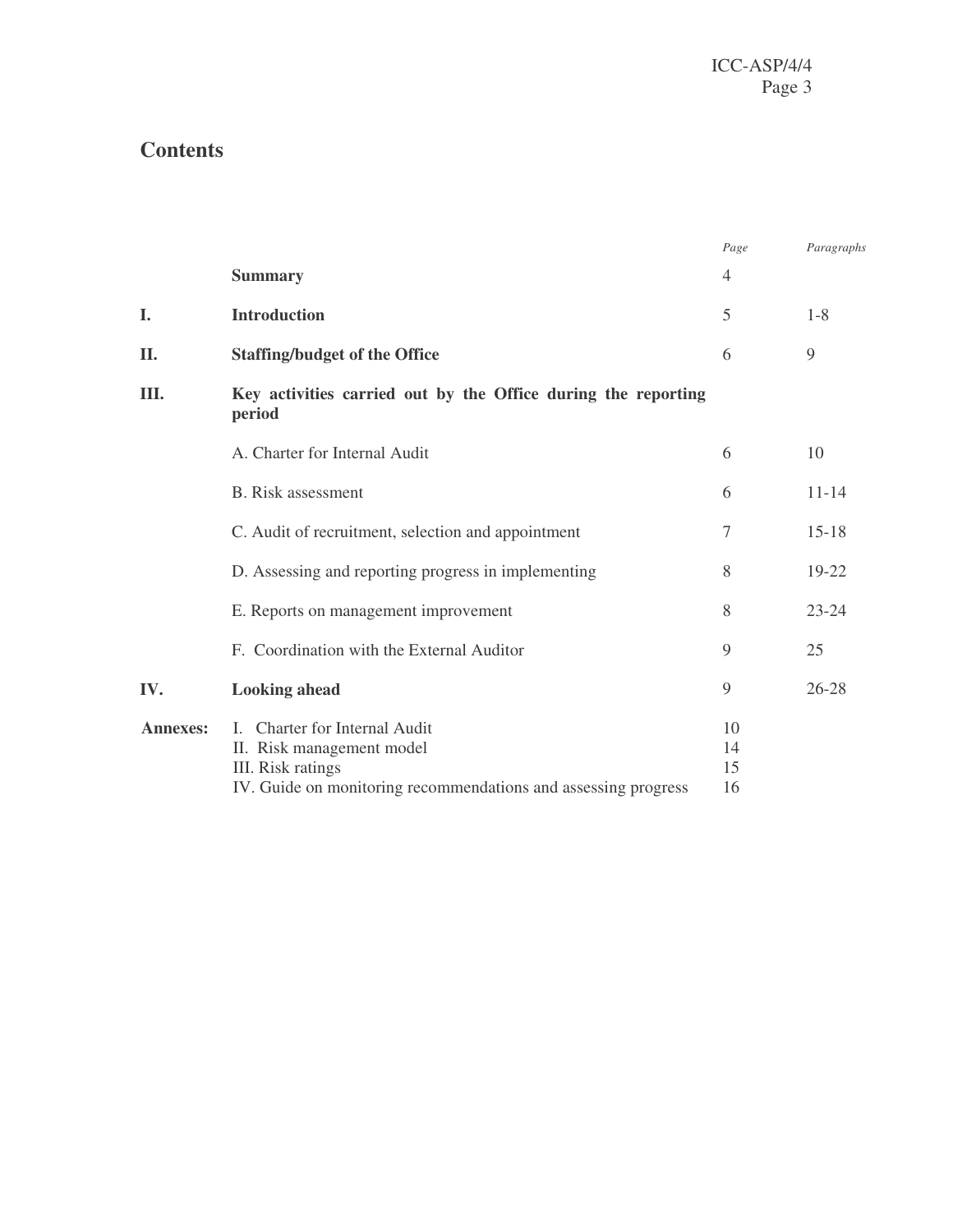## **Summary**

This first report on the activities of the Office of Internal Audit covers the ten-month period from August 2004 to May 2005. Future plans and reports will be synchronized with the Court's calendar-year reporting period.

Since the Office of Internal Audit commenced operations on 17 July 2004, the priority has been to establish a well performing office that provides senior management with objective assurance and information regarding the internal controls of the Court, the use of funds, and whether clear accountability exists for the results achieved. The Office's work will also help the Committee on Budget and Finance and the Assembly of States Parties discharge their oversight role.

The Office's efforts during the reporting period focused primarily on achieving the following objectives:

- $\triangleright$  Staffing the approved posts of the Office
- $\triangleright$  Adopting a Charter for Internal Audit
- $\triangleright$  Identifying and assessing risks
- $\triangleright$  Coordinating with the External Auditor
- $\triangleright$  Undertaking an in-depth performance audit
- $\triangleright$  Developing a process to assess and report progress on the implementation of recommendations
- $\triangleright$  Responding to ad hoc requests from senior management.

The results achieved against each of these objectives, together with work remaining, are summarized in Parts II and III of this report and in the related annexes. Part IV looks ahead and lists the areas and subjects that are likely to be audited during the period from June 2005 through December 2006.

The Court has provided the Office access to all persons, books, records and other documents which were, in the Office's opinion, necessary for the performance of its work. However, supporting documentation was not always available and responses to reports and recommendations need to be provided on a timelier basis.

The heads of organ and staff of the Court have assisted, cooperated with and supported the Office's work. The Office looks forward to continuing to work hand in hand with management and staff as they continue to develop and implement the Court's management and administrative polices and strengthen its internal controls.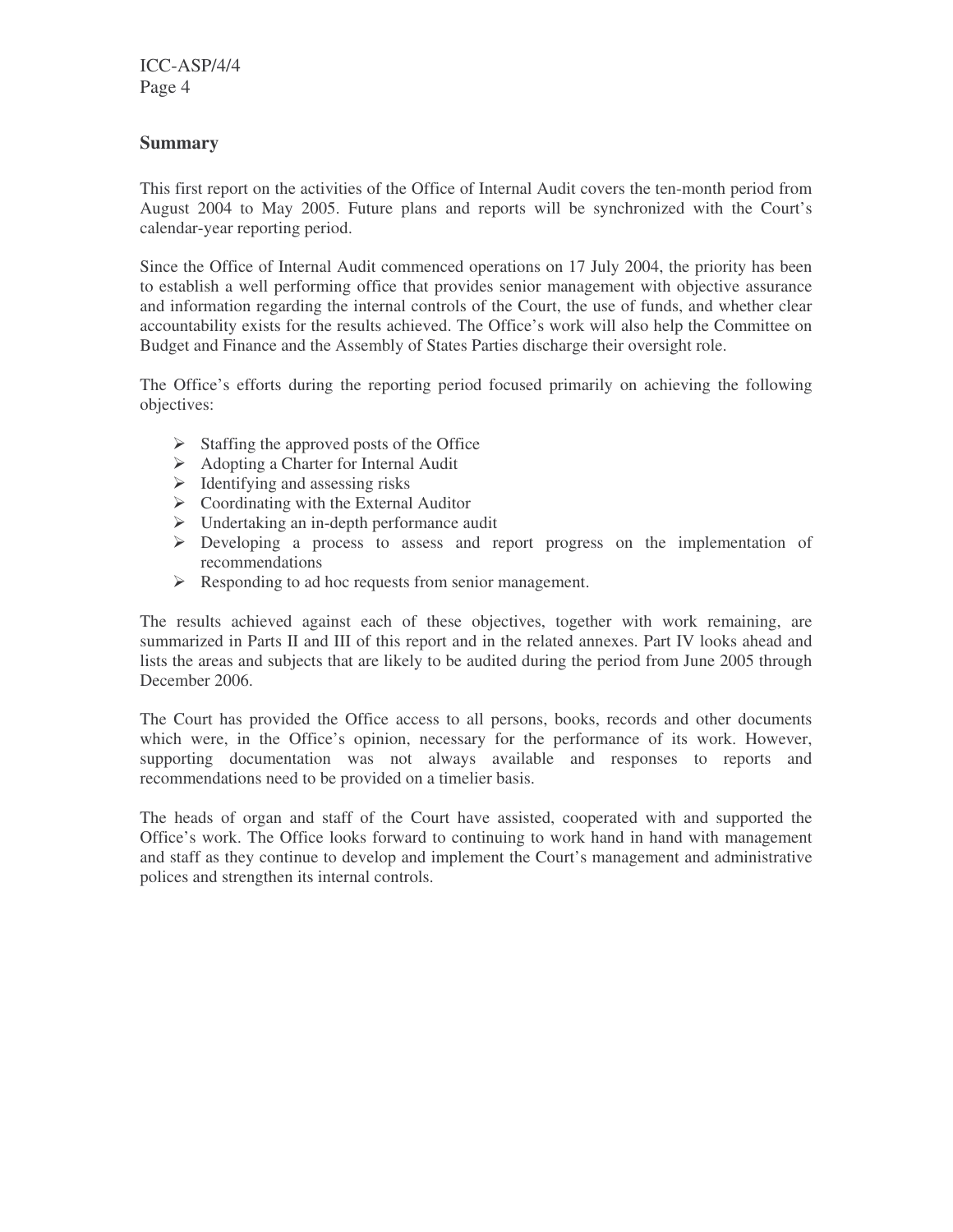## **I. Introduction**

1. This first report of the Office of Internal Audit ("the Office") of the International Criminal Court ("the Court") is submitted to the Assembly of States Parties ("the Assembly"), pursuant to the decision of the Assembly, adopted at its second session in September 2003, wherein it endorsed the recommendation of the Committee on Budget and Finance that "the internal auditor should be able to decide his or her annual work programme independently, including any issues raised by the Committee, and that the internal auditor should submit an annual report about the activities of the Office to the Assembly, through the Committee."<sup>1</sup>

2. This report covers the ten-month period from August 2004 to May 2005. Future plans and reports will be synchronized with the Court's calendar-year budgeting and reporting period.

3. Although the Office is a relatively small organizational unit, comprising two staff members in the Professional category and one in the General Service category, it forms an integral part of the organization and holds a unique and important place in the oversight systems of the Court. While it works internally with management and staff, it sets its work programme independently and has a dual reporting relationship.

4. By its nature, auditing uncovers problems. But the objective of the Office is to make a difference by providing the heads of organ of the Court with objective and timely information, assurance and advice about whether the organization's internal controls, management systems and practices are suitably designed and effectively operated. The Office's work will also help the Committee on Budget and Finance and the Assembly of States Parties discharge their oversight role.

5. The Office acts in accordance with the provisions of the Rome Statute, the Financial Regulations and Rules, as well as relevant resolutions of the Assembly of States Parties. The work of the Office is conducted in accordance with generally accepted common auditing standards. Our audit plans are risk-based, focusing on areas of high risk and importance. Our audit reports will be pointed and results-oriented, but also balanced and constructive.

6. In a venture as new and unprecedented as the International Criminal Court, the internal audit function, too, will have to develop and come into its own over a period of time. To be truly effective, the Office requires sufficient independence and the continuous endorsement and support of senior management. It is also critical that appropriate records are maintained and that important management decisions are well documented. Moreover, senior management must ensure that audit recommendations are addressed in a timely manner. An initiative aimed at helping senior management monitor the extent of progress in implementing recommendations is discussed later in this report.

7. Senior management recognizes that an important part of everyone's job is demonstrating that funds are spent wisely and that clear accountability exists for resources used and results achieved. They have informed the Office that they are actively working to put in place the necessary management structures and policies to address strategic and operational issues more

 $^{-1}$  Official Records of the Assembly of States Parties to the Rome Statute of the International Criminal Court, Second *session, New York, 8-12 September 2003* (United Nations publication, Sales. No. E.03.V.13) part II, A.1, para. 1 and part II, A.6, para. 29.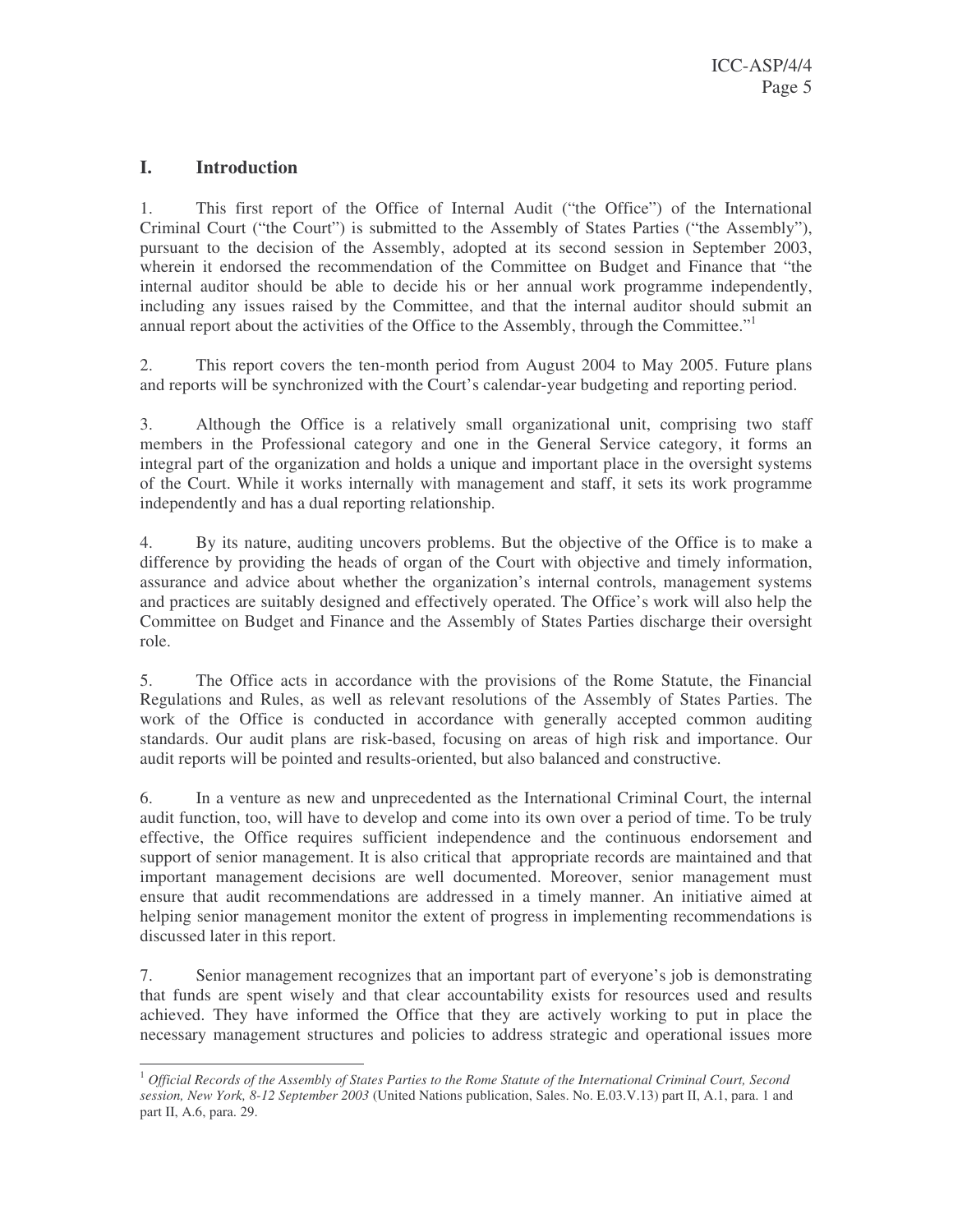formally. They have also informed the Office that tighter decision-making procedures are being developed and refined in various parts of the Court. The Office has urged senior management to finalize and implement these improvement initiatives as soon as possible and plans to monitor progress, as appropriate.

8. The heads and staff of the Court have assisted, cooperated with and supported the Office's work. The Office looks forward to continuing to work hand in hand with management and staff as they continue to develop and implement the Court's management and administrative polices and strengthen its internal controls.

## **II. Staffing/budget of the Office**

9. The Office is now fully staffed and operational. The Office's approved budget for 2005 of 282,000 euros represents less than half of one per cent of the Court's total budget for 2005 of 66,891,200 euros. A rule of thumb used by many publicly funded organizations is that the audit budget should represent about 0.5 to 1.0 per cent of total annual planned expenditures. Although the Office's budget is slightly below the above range, it is sufficient given the early state of development of the Court.

## **III. Key activities carried out by the Office during the reporting period**

## **A. Charter for Internal Audit**

10. The broad mandate and reporting requirements of the Office are set out in rule 110.1 of the Financial Regulations and Rules and in the 2003 Report of the Committee on Budget and Finance.<sup>2</sup> However, ambiguity and uncertainty existed within the Court concerning how the Office would operate and report in practice. To help address this matter, a Charter for Internal Audit for the Court was drafted (see annex I). The Charter clarifies and elaborates the Office's legal mandate, including its operating and reporting mechanisms. The Charter also refers to the role of the External Auditor and describes his relationship with the Office of Internal Audit. Lastly, the Charter establishes an Oversight Committee as a means of strengthening internal oversight and supporting and enhancing the visibility of audit functions.

## **B. Risk assessment**

11. The Court does not yet have a formal integrated risk management framework. Consequently, during the period from August to October 2004, an initial identification and assessment of the management and administrative risks was carried out using a generally accepted risk management model (see annex II). Although many risks affect more than one area of the Court, they were identified and assessed in the context of four categories (Strategic, Operational, Performance Measurement and Reporting, and Compliance) against generally accepted management and administrative criteria used by organizations to manage risks, taking into account the early stage of the Court's development. The ratings of the potential impact and the likelihood of risks occurring for each category are summarized in annex III.

12. The draft report was discussed with senior management and appropriate staff. Their comments as well as their commitment to manage the identified risks were taken into account in drafting the final report, which was presented to the Coordination Council. It is important to note, however, that although efforts were made to corroborate the information supporting the risk

 $<sup>2</sup>$  Ibid., part II, A.6.</sup>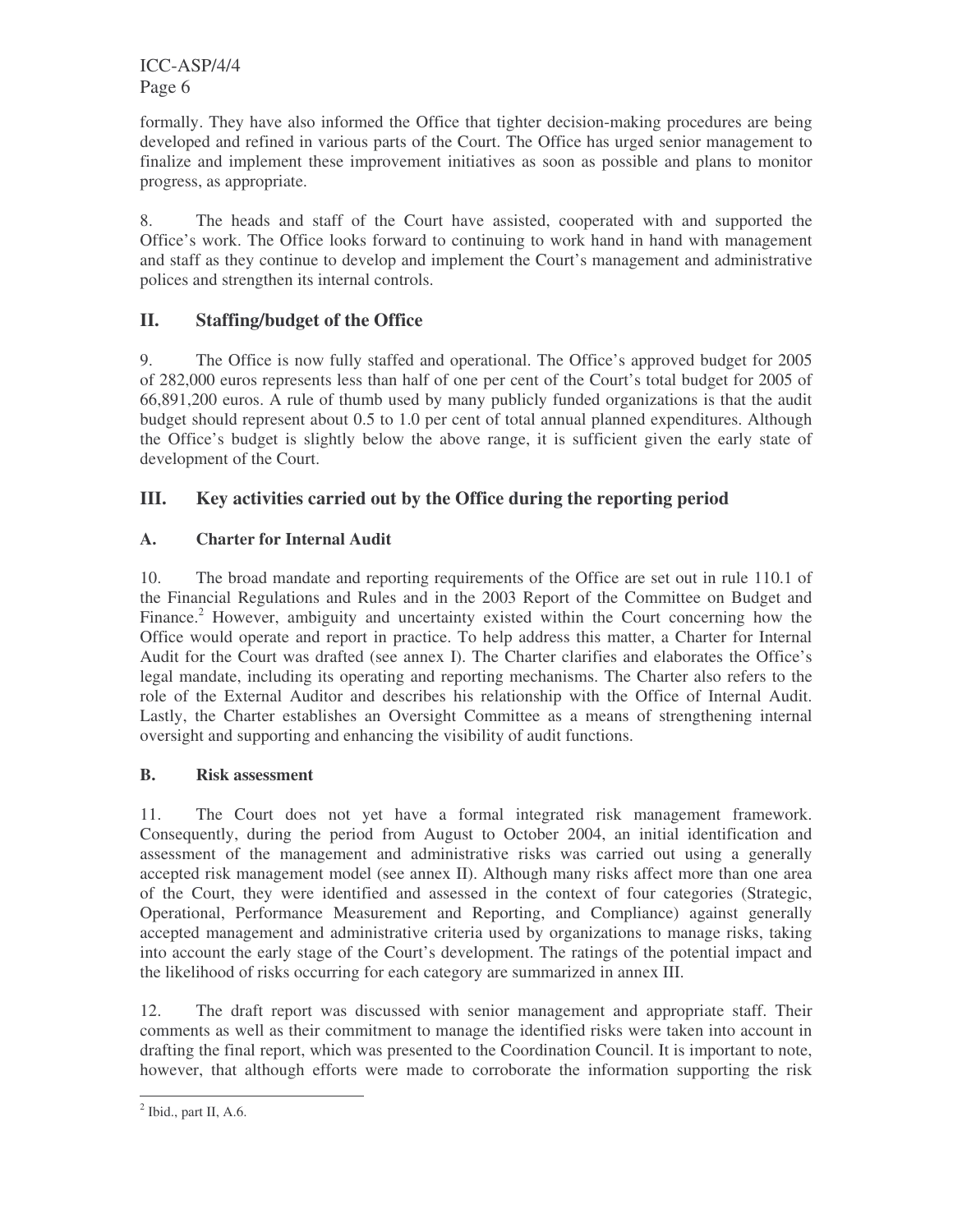assessments, it was not examined in detail and therefore does not provide an audit level of assurance. Moreover, the underlying causes that affect many of the risks are complex and would need to be examined in detail before any definitive conclusions could be drawn.

13. Nevertheless, what emerged from the risk assessment exercise is that while the Court has achieved significant progress to date, much work remains to be done in developing and implementing more formal management and administrative processes to identify risks as soon as they arise and manage them in a cost-effective manner. The Office is pleased that management plans to use the administrative and management criteria and detailed risk assessments contained in the report as input when setting their management and administrative priorities and action plans over the near and medium term.

14. The exercise also enabled the Office to quickly acquire a general knowledge of the management and administrative systems and practices of the Court. The results were used to guide the strategic planning of the activities of the Office over the near term. The Office plans to update the risk assessment periodically and monitor management's progress in implementing its commitments to manage the identified risks, as appropriate.

## **C. Audit of recruitment, selection and appointment of staff and non-staff personnel**

15. In late 2004, the Office decided that the first official internal audit of the Court would examine the recruitment, selection and appointment of staff and non-staff personnel. In deciding on the worthiness of the audit the Office took into account the following factors:

- $\triangleright$  the overall materiality and risk
- $\triangleright$  management control framework and practices
- $\triangleright$  issues raised by the Committee on Budget and Finance
- $\triangleright$  input of the Coordination Council
- $\triangleright$  the work plan of the External Auditor
- $\triangleright$  the capacity of the Office.

16. An audit plan detailing the audit objectives, scope and criteria, approach, timing and staffing was discussed with appropriate officials and was fully endorsed by the Coordination Council.

- 17. The objectives of the audit are to:
	- (i) Assess whether the Court's human resource policies, practices and systems relating to the recruitment, selection and appointment of staff and non-staff personnel:
		- enable the Court to secure people with the highest standards of efficiency, competence and integrity;
		- reflect due regard to economy, efficiency and effectiveness; and
		- are in compliance with the Statute and Staff Regulations of the Court.
	- (ii) Identify good practices and recommend areas for improvement.

18. At the time of writing this report, the examination phase of the audit was nearing completion and work had started in drafting the audit report.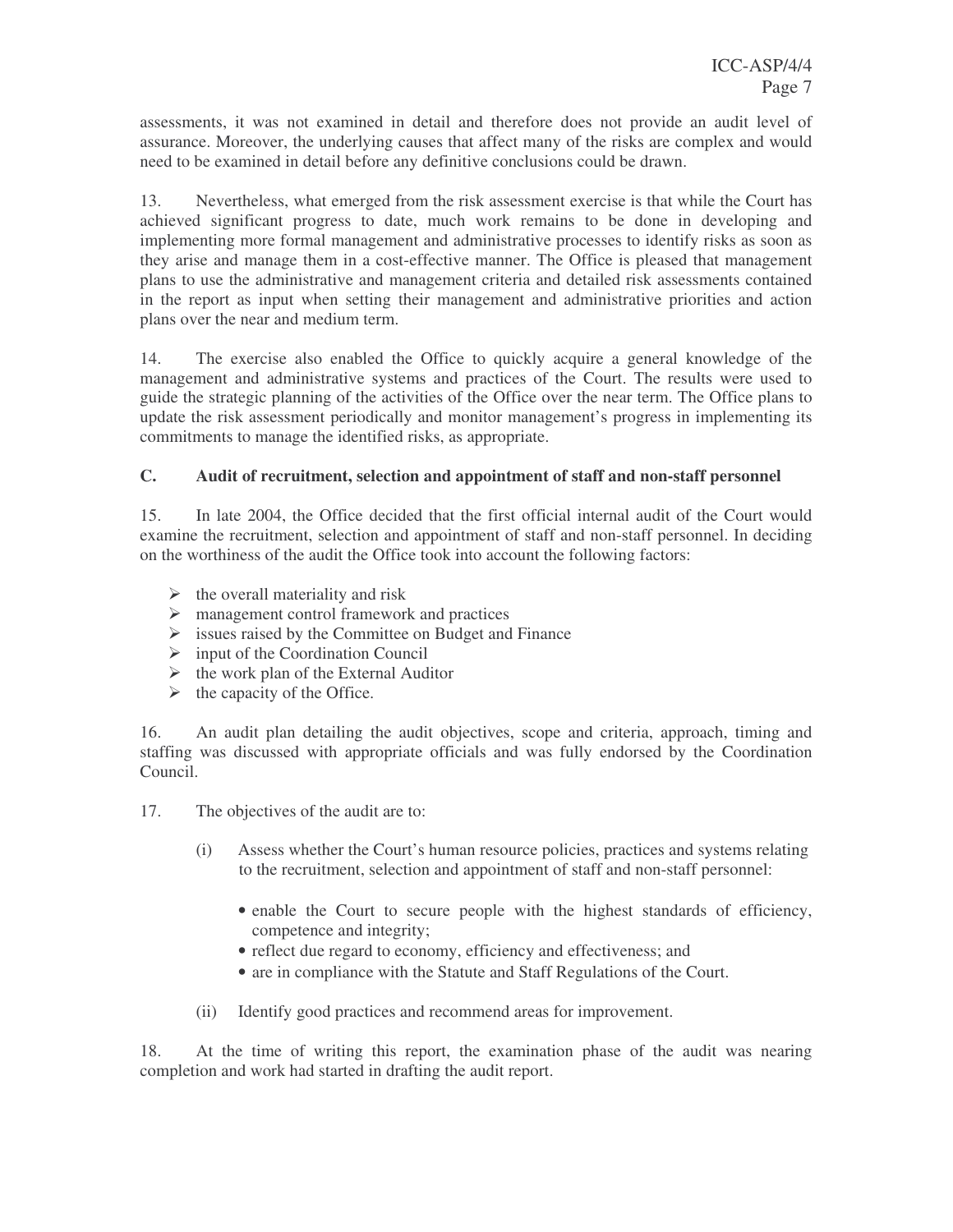## **D. Assessing and reporting progress in implementing recommendations**

19. Further to discussions with the Coordination Council in February 2005, the Office proposed that it should develop a database of all recommendations as well as establishing guidelines and criteria for systematically assessing and reporting on progress in implementing audit recommendations. The aim is to provide information on the status of recommendations to the Oversight Committee and summary information to the Assembly of States Parties through the Committee on Budget and Finance.

20. Monitoring work would be based on self-reporting by responsible manager(s) and subsequently reviewed by the Office. Review by the Office of management's representation on progress is to assess whether their claims are consistent with the Office's knowledge of Court systems and practices and are within usual achievement norms given the complexity and resources assigned.

21. A guide on monitoring recommendations and assessing progress (see annex IV) was developed by the Office and provided to senior management. An initial database was also developed and populated with all audit recommendations that have been reported to the Court. Management's response and action plan to each recommendation are recorded in the database as soon as the information is made available to the Office. The Office welcomes the assurance by senior management that responses and action plans to address audit recommendations will be provided on a timelier basis.

22. The Office plans to assess and report on progress made in the implementation of recommendations, using the above-mentioned guide, internally every six months. Summary information will be reported to the Assembly of States Parties through the Committee on Budget and Finance annually, starting in 2006.

## **E. Reports on management improvement**

23. During the reporting period, the Office provided the Registrar and/or Registry staff with several ad hoc reports aimed at improving management methods and processes and strengthening internal controls. The Office made eight recommendations that impacted the areas noted in Exhibit I below, using the above-mentioned system for classifying recommendations. Some recommendations impacted more than one area.

## **Exhibit I: Number of recommendations by impact area**

| <b>IMPACT AREA</b>             | <b>RECOMMENDATIONS</b> |
|--------------------------------|------------------------|
| Management systems & practices |                        |
| Stewardship information        | ∍                      |
| Efficiency/Productivity        |                        |
| Cost effectiveness             |                        |
| Revenue collection             |                        |
| Compliance with authority      | 3                      |
| ther areas                     |                        |

24. The Office also provided senior management with advice on various budgetary and control, strategic planning and risk assessment issues. At the request of the Coordination Council,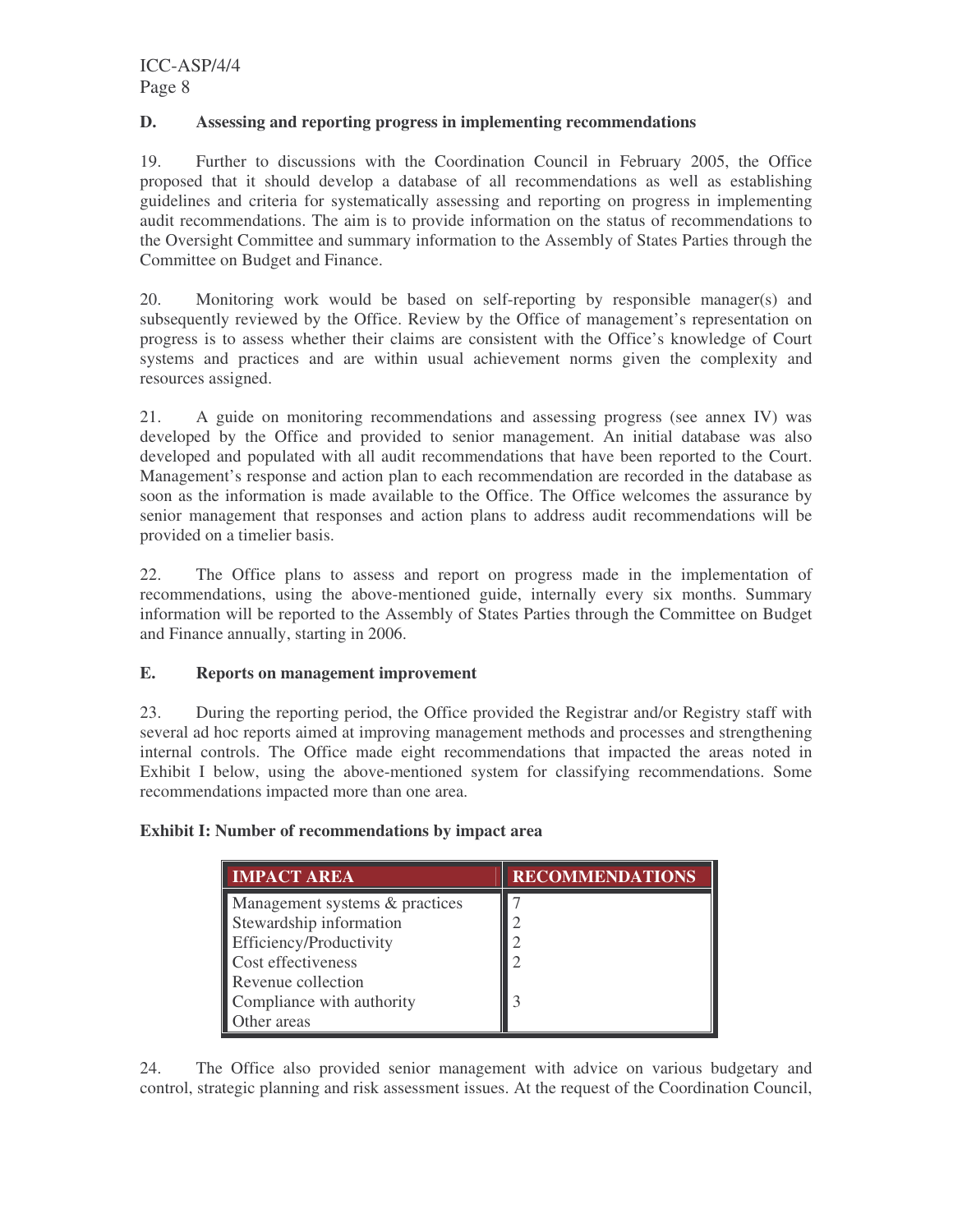the Office assisted the work of the Panel of External Security Experts tasked to review and assess the security arrangements of the Court.

## **F. Coordination with the External Auditor**

25. An excellent working relationship has been established between the two offices, information has been exchanged and work plans have been coordinated.

## **IV. Looking ahead**

26. The annual audit programme of the Office will continue to be based on an assessment of risks, materiality, and management systems and practices to manage or accept risks. The plan takes into account: issues raised by the Assembly of States Parties, including the Secretariat, by the Committee on Budget and Finance and by the Oversight Committee; the work plan of the External Auditor; and the capacity of the Office. In addition, the plan allows flexibility to consider any ad hoc requests by senior management for internal audit services that may arise following the adoption of the plan.

27. In order to synchronize the Office's annual report with the Court's calendar-year budgeting and reporting period, the operational audit plan covers the period June 2005 to December 2006. The plan has been presented to and endorsed by the Internal Oversight Committee. The list below provides an indication of the expected areas of planned audit work. However, the final decision as to what areas are to be examined must involve a degree of flexibility to take into account updated risks or new circumstances that may arise.

- Implementation of the Court's new SAP Resource Planning Information System.
- $\triangleright$  Asset management
- $\triangleright$  Planning and accountability for the new premises of the Court
- $\triangleright$  Field offices
- $\triangleright$  Contracting for goods and (non-staff) services
- $\triangleright$  Budgetary control systems the budget setting, control and reporting systems.

28. All audits will be preceded by a thorough planning phase during which relevant managers will be consulted on which areas the audit is to concentrate, the timing of the audit and what data is required in order for the audit to be undertaken. It is only after this planning phase has been conducted that a final decision will be taken on whether an audit is to be undertaken and its exact scope, objective and criteria. This information will be clearly communicated as an audit's terms of reference to all relevant persons.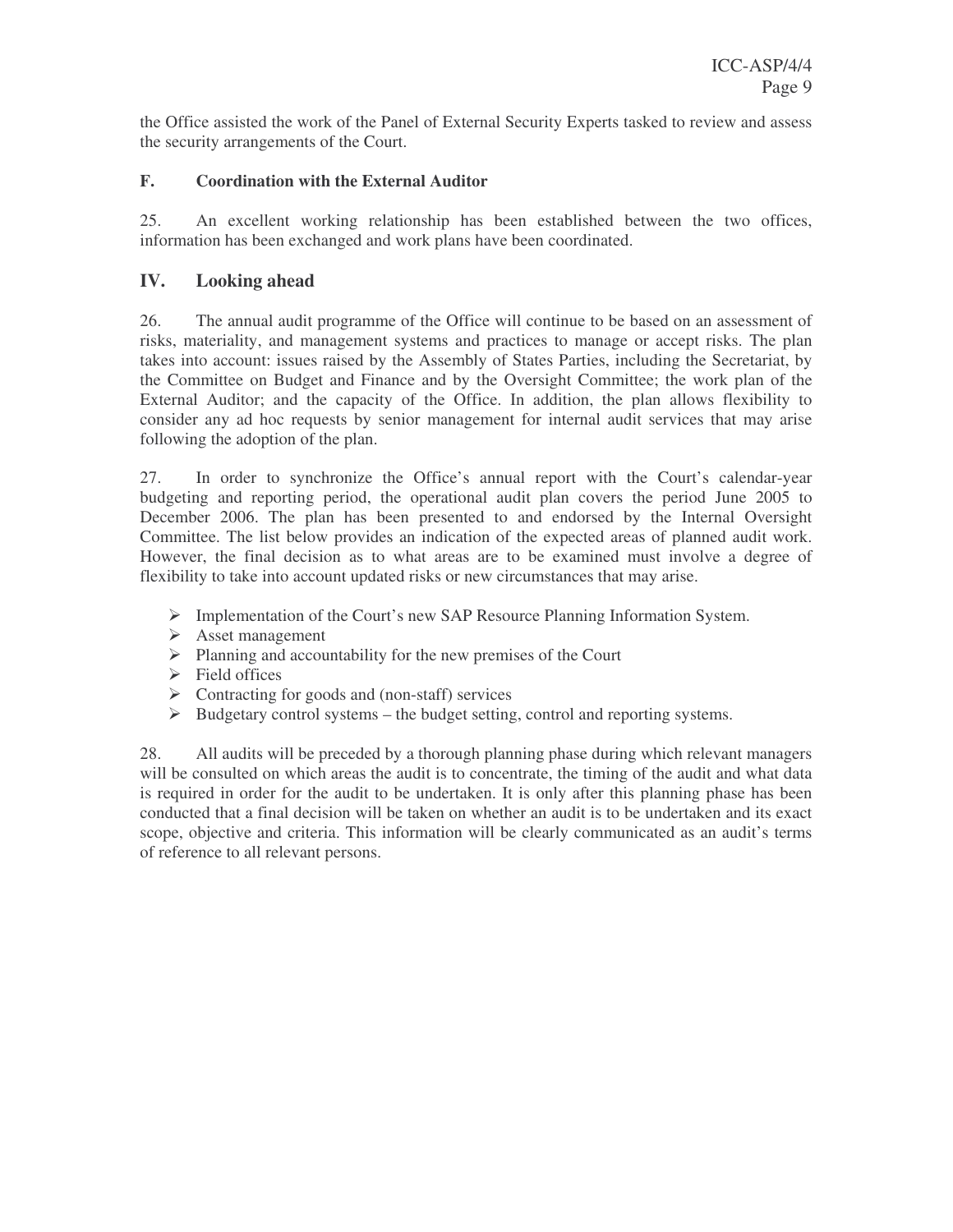## **Annex I**

## **CHARTER FOR INTERNAL AUDIT**

## **1. Introduction**

## **1.1. Administrative authority and accountability**

i) With regard to the administration of the Court, article 38 of the Rome Statute states that the Presidency shall be responsible for the proper administration of the Court, with the exception of the Office of the Prosecutor, and that in discharging this responsibility the Presidency shall coordinate with and seek the concurrence of the Prosecutor on all matters of mutual concern. The Prosecutor's independence and management and administrative authority are further underscored in article 42, which states that the Prosecutor shall have full authority over the management and administration of the Office. Article 43(1) then assigns the Registry responsibility for the nonjudicial aspects of the administration and servicing of the Court, without prejudice to the functions and powers of the Prosecutor. The Registrar is named as the principal administrative officer of the Court but exercises his functions under the authority of the President of the Court.

ii) In accordance with the financial regulations and financial rules, the Registrar oversees the preparation and submission of the Court's annual budget and its financial statements, two of the Court's main financial accountability documents.

## **1.2. Office of Internal Audit: mandate and reporting requirements**

i) Financial rule 110.1 describes the mandate and reporting relationship of the Office of Internal Audit. Paragraph (a) states:

"There shall be an Office of Internal Audit which shall conduct independent audits of the financial transactions and the administrative systems underlying such transactions, in conformity with generally accepted common auditing standards and notably evaluating compliance of all transactions with established regulations, rules, policies, procedures and administrative instructions. As a result of its audit, the Office of Internal Audit shall provide comments and recommendations to the Registrar and, in areas falling under the authority of the Prosecutor, by virtue of article 42, paragraph 2, of the Rome Statute, also to the Prosecutor."

ii) Paragraph (b) confers on the Office of Internal Audit "free access to all books, records and other documents which are, in its opinion, necessary for the performance of the audit*".*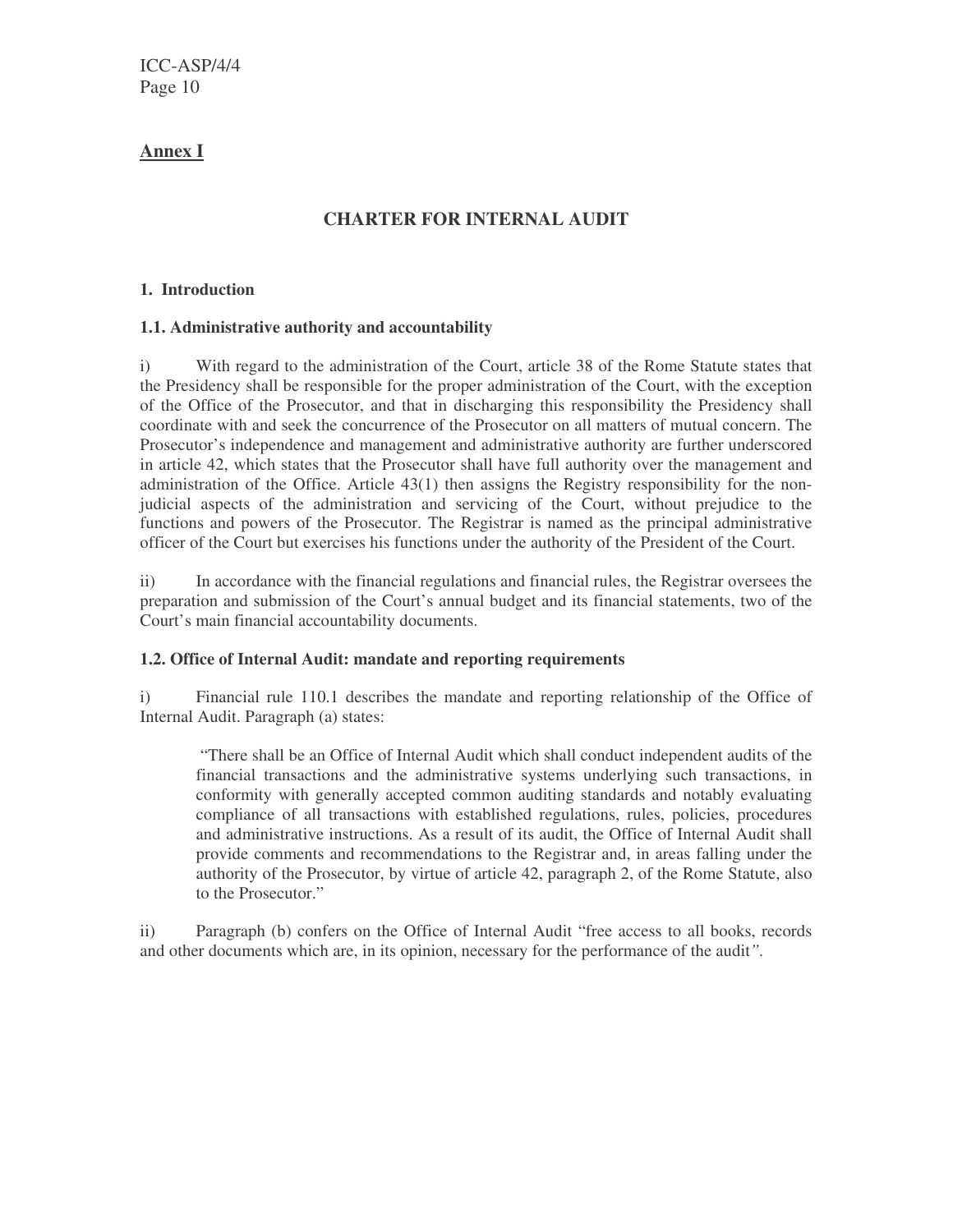iii) At its second session in September 2003, the Assembly of States Parties endorsed the recommendation of the Committee on Budget and Finance, contained in its August 2003 report, that "the internal auditor should be able to decide his or her annual work programme independently, including any issues raised by the Committee, and that the internal auditor should submit an annual report about the activities of the Office to the Assembly, through the Committee."<sup>3</sup>

iv) The Office forms an integral part of the organization and falls, for administrative purposes, under the Registry.

## **2. Purpose**

The purpose of this document is to clarify and elaborate the Office's legal mandate, including its operating and reporting mechanisms.

## **3. Objective and scope of internal audit**

i) The objective of internal audit is to provide the heads of organ of the Court with objective and timely information, assurance and advice about whether the organization's internal controls, management systems and practices are suitably designed and effectively operated. The Office acts in accordance with the provisions of the Rome Statute, the Financial Regulations and Rules, as well as relevant resolutions of the Assembly of States Parties and recommendations of the Committee on Budget and Finance. The work of the Office is conducted in accordance with generally accepted common auditing standards. In brief, the primary function of the Office of Internal Audit is to examine, review and appraise financial transactions and the administrative systems underlying such transactions of the Court to determine if they are being used economically, efficiently, effectively and in compliance with the applicable legislative authority, regulations and rules to implement approved programmes. The audit report will make recommendations for corrective action or improvements, where necessary. The Office shall also monitor and report management's progress in implementing recommendations and identify areas of non-compliance.

ii) The Internal Auditor decides on his / her annual work programme independently. The annual audit programme will be based on an assessment of risks, and will take into account: issues raised by the Assembly of States Parties, including the Secretariat, by the Committee on Budget and Finance and by the Oversight Committee; the work plan of the External Auditor; and the capacity of the Office.

iii) The provision of audit services by the Office can only be properly implemented over time as the capacity to meet the objectives and standards is developed and as the management practices and performance information of the Court improve. To be effective in this regard, the internal audit function requires the active involvement and support of senior management.

## **4. The Oversight Committee**

i) In order to ensure that the Court establishes and maintains internal control with regard to the reliability of financial reporting, the effectiveness and efficiency of operations and compliance with applicable authorities, regulations and rules, an Oversight Committee shall be established.

<sup>&</sup>lt;sup>3</sup> Ibid., part II, A.1, para. 1 and part II, A.6, para. 29.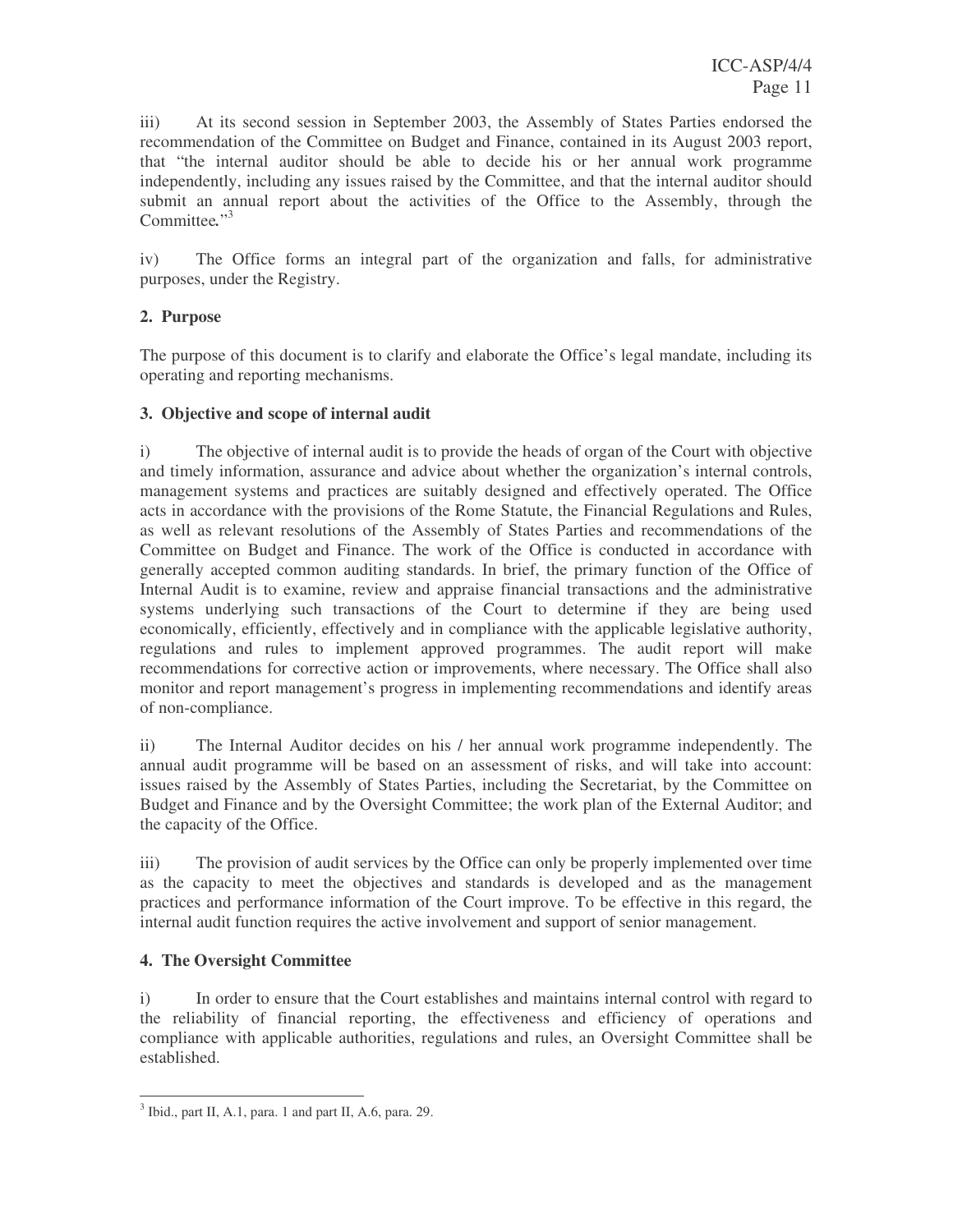ii) The main function of the Committee shall be to act as an advisory panel to the Office of Internal Audit in the exercise of its audit functions and to monitor the implementation of relevant recommendations. The Oversight Committee will respect the independence of the organs under the Statute for matters falling within their responsibility.

The Oversight Committee shall also review progress in implementing action plans that have been agreed to by the responsible officials. The Committee shall also ensure that an effective administrative reporting relationship exists for the Office of Internal Audit, taking into account the need for the Office to be independent of the entities subject to audit. The Oversight Committee authorizes the dissemination of audit reports, except for those requested by the Committee on Budget and Finance pursuant to paragraph 29 of the report on the work of its third session, August 2003, or those requested by the Assembly of States Parties.

iii) The Committee can also invite external expertise, such as in corporate governance, to help management meet the ever-increasing challenges of accountability and responsibility and to add more credibility and independence to the oversight process. The Committee will define its operating modalities, including its relationship with the Committee on Budget and Finance.

iv) The Oversight Committee is comprised of the heads of organ, with secretarial support by the Office of Internal Audit.

## **5. The Role of the External Auditor**

The External Auditor is one of the main external oversight mechanisms and reports to the Governing Bodies. The External Auditor's role and responsibility are as set out in regulation 12 of the Financial Regulations and Rules of the Court and in the additional terms of reference contained in the annex thereto. The Office of Internal Audit liaises with the External Auditor to ensure optimal oversight coverage without duplication. The Registrar is responsible for formulating a response to the External Auditor's observations and recommendations.

## **6. Authority and reporting**

i) The Office of Internal Audit reports to the Oversight Committee for matters falling within the Committee's competence.

ii) The organizational status of the Office of Internal Audit indicates the extent to which the function is independent of the matters subject to audit, investigation and evaluation. The audit plans and reports of the Office of Internal Audit, together with management's action plans to address the observations and recommendations, are submitted to the appropriate heads of organ and to the Oversight Committee.

iii) In order to preserve the operational independence of the Office, the staff of the Office of Internal Audit shall have no managerial authority over, or responsibility for, any of the activities which they audit, investigate or evaluate.

iv) The Office of Internal Audit shall have free access to all persons, books, records and other documents which are, in its opinion, necessary for the performance of its annual work programme.

v) The Office of Internal Audit shall submit an annual report about the activities of the Office to the Assembly of States Parties, through the Committee on Budget on Finance.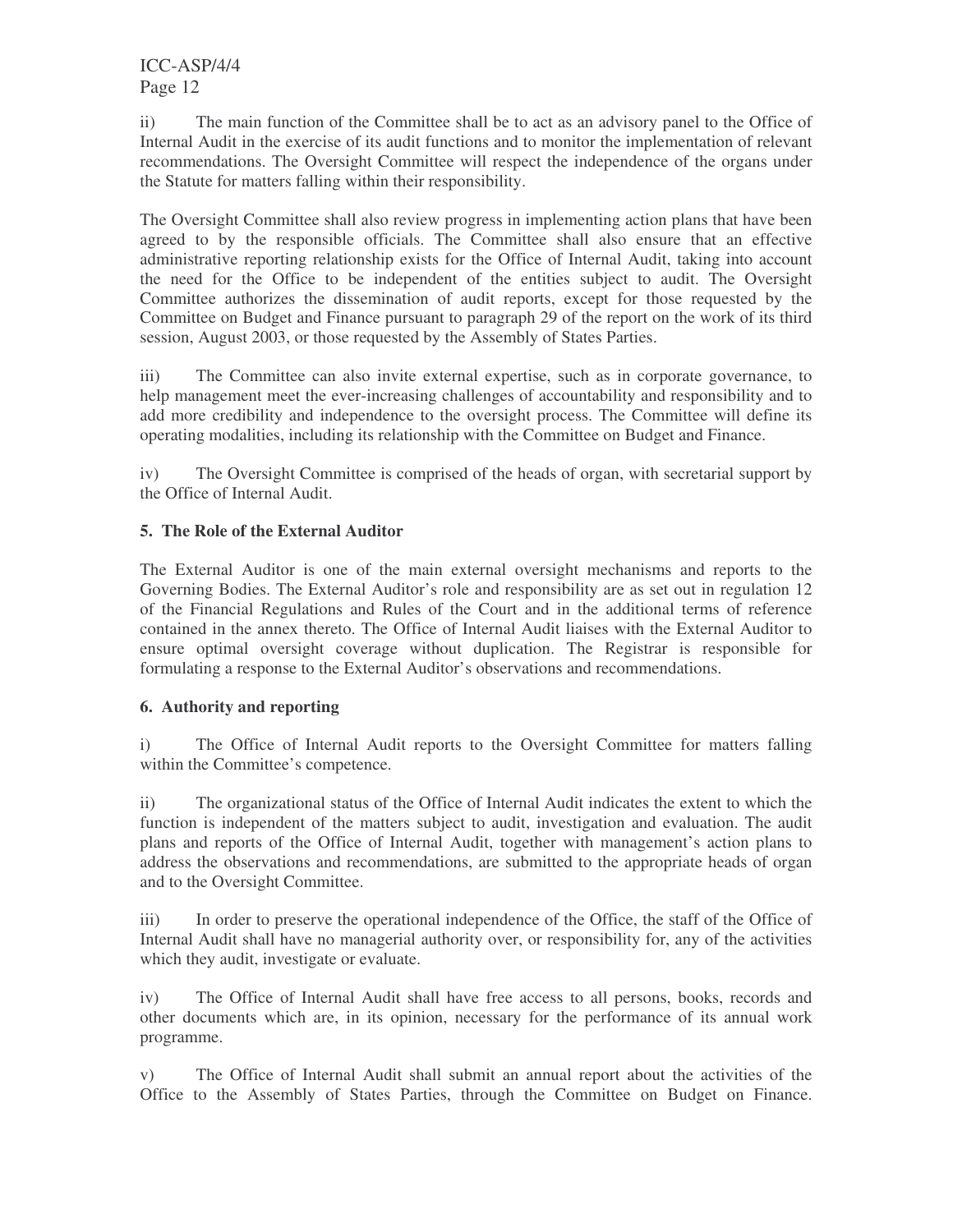Procedurally, the report is sent through the Registrar, who is not authorized to change it, but has the opportunity to add his own comments.

## **7. Date of adoption**

i) This Charter was adopted by the Coordination Council on 3 June 2005.

ii) Should the need arise this Charter will be amended by the Coordination Council in consultation with the Internal Auditor.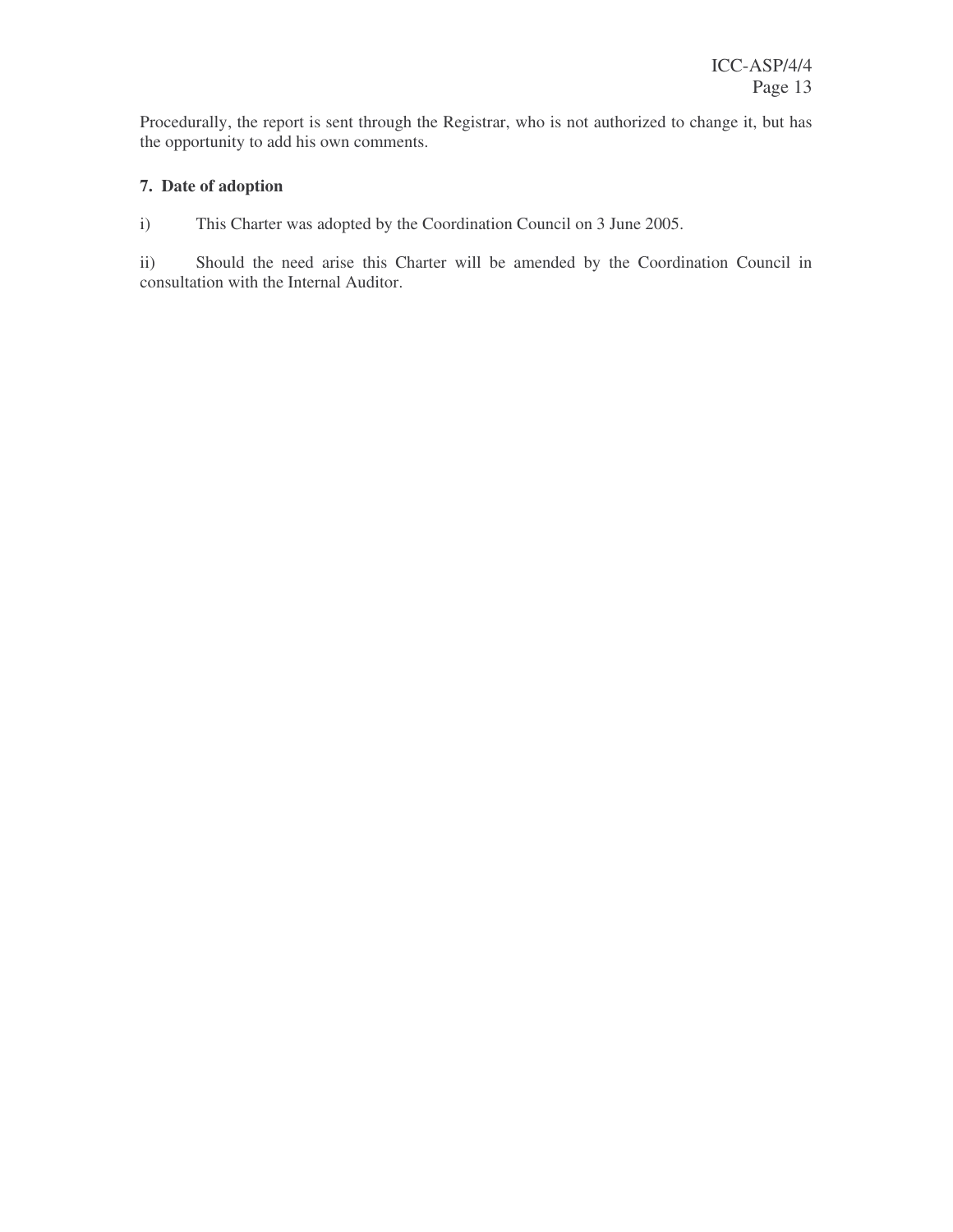# **Annex II**

## **Risk management model**

| <b>IMPACT</b>      | <b>RISK MANAGEMENT ACTIONS</b>                    |                                 |                                      |  |
|--------------------|---------------------------------------------------|---------------------------------|--------------------------------------|--|
| <b>Significant</b> | Considerable<br>management<br>required            | Must manage and<br>monitor risk | Extensive<br>management<br>essential |  |
| <b>Moderate</b>    | Risk may be worth<br>accepting with<br>monitoring | Management effort<br>worthwhile | <b>Management effort</b><br>required |  |
| <b>Minor</b>       | Accept risks                                      | Accept, but monitor<br>risks    | Manage and monitor<br>risks          |  |
| <b>LIKELIHOOD</b>  | Low                                               | <b>Medium</b>                   | <b>High</b>                          |  |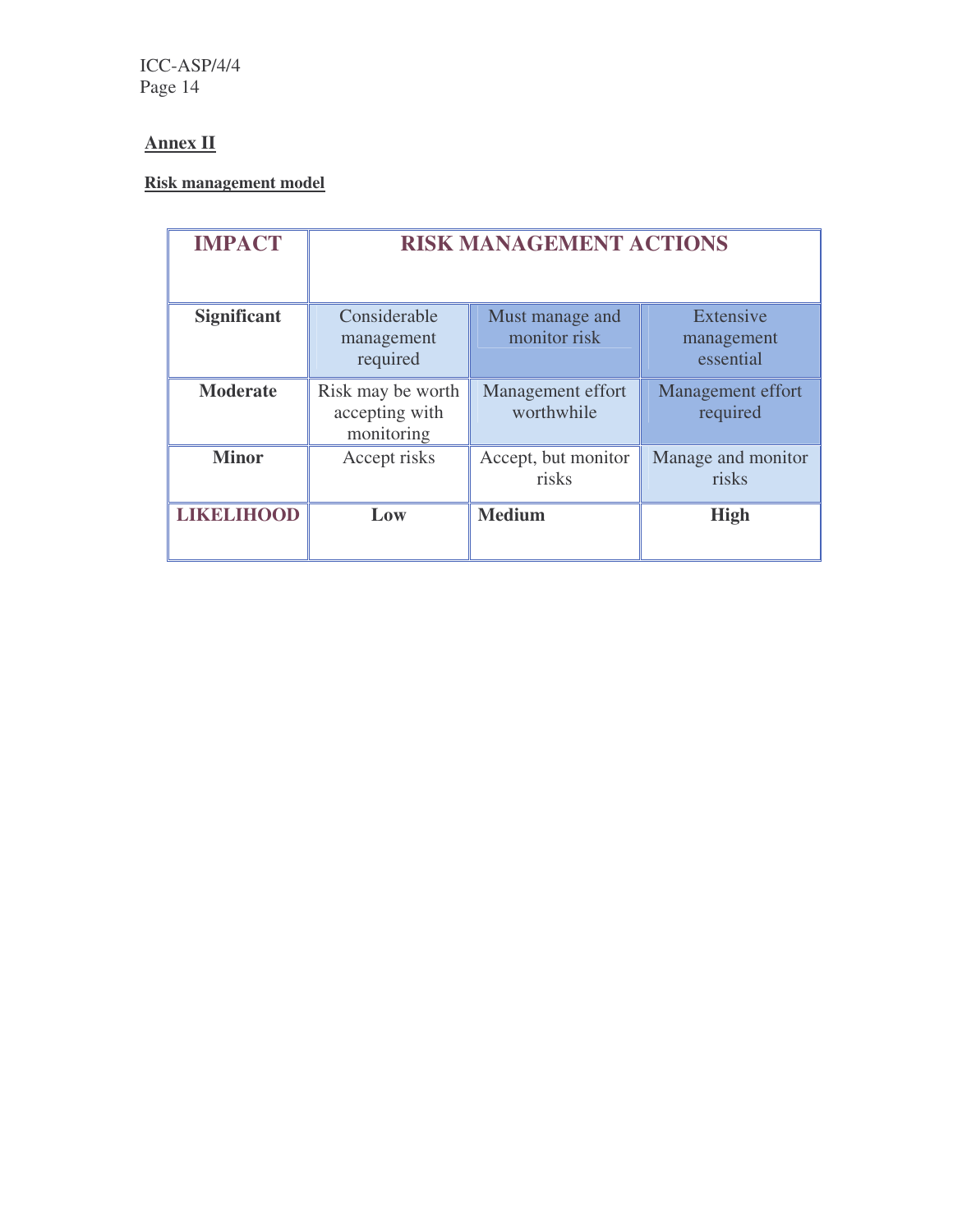# **Annex III**

# **Risk ratings**

| <b>I. STRATEGIC RISKS</b><br>$\rightarrow$ | Impact     | Significant       |
|--------------------------------------------|------------|-------------------|
|                                            | Likelihood | Medium            |
|                                            | Impact     | Moderate to       |
| <b>II. OPERATIONAL RISKS</b> $\rightarrow$ |            | Significant       |
|                                            | Likelihood | Medium to<br>High |

| <b>HUMAN RESOURCES</b> |                   | <b>INFORMATION</b><br><b>TECHNOLOGY</b> |                            | <b>FINANCIAL</b><br><b>MANAGEMENT</b><br><b>&amp; CONTROL</b> |                            |
|------------------------|-------------------|-----------------------------------------|----------------------------|---------------------------------------------------------------|----------------------------|
| Impact                 | Significant       | Impact                                  | Moderate to<br>Significant | Impact                                                        | Moderate to<br>Significant |
| Likelihood             | Medium to<br>High | Likelihood                              | Medium to<br>High          | Likelihood                                                    | Medium to<br>High          |

| <b>PROCUREMENT</b> |                   | <b>SECURITY &amp; SAFETY</b> |                   | <b>CORPORATE ASSETS</b> |                   |
|--------------------|-------------------|------------------------------|-------------------|-------------------------|-------------------|
| Impact             | Significant       | Impact                       | Significant       | Impact                  | Moderate          |
| Likelihood         | Medium to<br>High | Likelihood                   | Medium to<br>High | Likelihood              | Medium to<br>High |

| <b>III.PERFORMANCE</b>         |  |
|--------------------------------|--|
| <b>MEASUREMENT&amp;</b>        |  |
| <b>REPORTING</b> $\rightarrow$ |  |

| <b>III.PERFORMANCE</b><br><b>MEASUREMENT&amp;</b> | Impact     | Moderate to<br>Significant |
|---------------------------------------------------|------------|----------------------------|
| $REPORTING \rightarrow$                           | Likelihood | Medium to<br>High          |

| Impact     | Moderate to<br>Significant |
|------------|----------------------------|
| Likelihood | Medium                     |

**IV. COMPLIANCE**  $\rightarrow$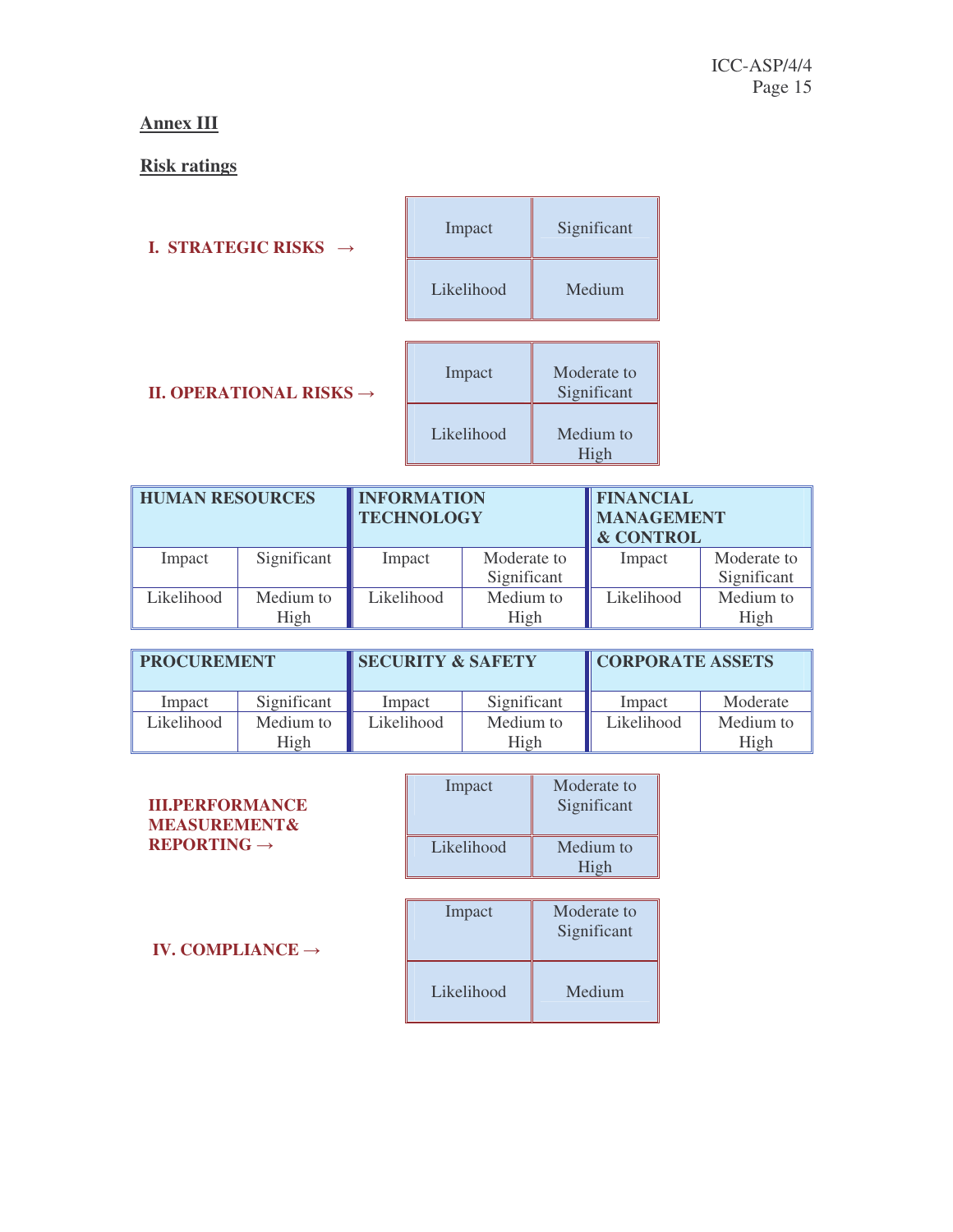## **Annex IV**

## **I. Guide on monitoring recommendations and assessing progress**

## **a) Monitoring recommendations**

The primary purpose of monitoring is to ascertain the extent to which recommendations have been addressed, and to provide information on the status of recommendations to the Oversight Committee and summary information to the Assembly of States Parties through the Committee on Budget and Finance.

Monitoring work is based on self-reporting by responsible manager(s) and subsequent review by the Office of Internal Audit. The review by the Office of management's representation on progress is to assess whether their claims are consistent with the Office's knowledge of the systems and practices of the Court and are within usual achievement norms given the complexity and resources assigned. Accordingly, this monitoring work is neither an audit nor a review.

## **b) Applicability**

The status of corrective action on all recommendations from audits and other work is to be monitored for five years. If a report does not contain recommendations, monitoring may still be warranted. The Office of Internal Audit will decide whether observations raised in the reports require monitoring in the first year in which the audit is entered into the recommendations database.

## **c) Recommendations database**

The recommendations database is the repository of all monitoring data. It consists of: recommendations from all audits, data classifying each recommendation (recommendation identifier by subject area / issue, difficulty rating, impact area), whether management accepted the recommendation, the level of the Oversight Committee's endorsement of recommendations, selfreporting returns from each responsible manager, the Office of Internal Audit assessment of management progress and the rationale for the assessment.

The Office of Internal Audit is responsible for the recommendations database.

## **d) Annual monitoring steps**

To ensure uniformity, the semi-annual monitoring exercise will be carried out in the following manner:

• The process will start with an internal call letter to managers from the Office of Internal Audit. The call letter will provide a timetable, pro forma letters to heads of organ and recommendations to be forwarded to the responsible manager(s);

Managers are requested to provide a factual report on achievements and rate their own progress using the "Guide on monitoring recommendations and assessing progress";

The Office of Internal Audit will review the assessments and discuss any ratings with managers that the Office may wish to question;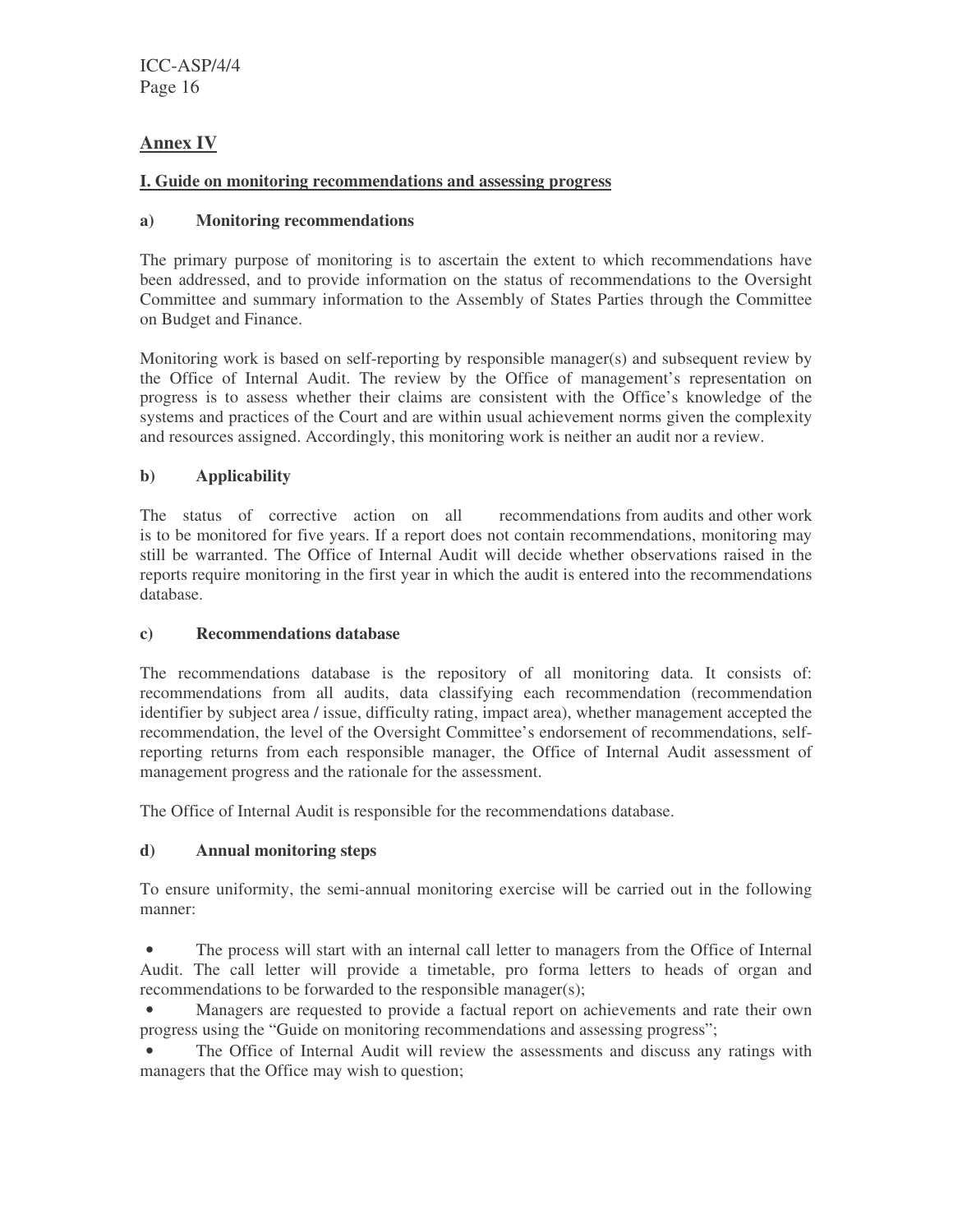- The Office of Internal Audit will then enter an assessment into the database, recording any disputes along with the rationale for the rating;
- The database will facilitate summary reporting on the status of recommendations.



#### **e) Assessing progress**

The following guide has been developed to determine and assess progress in implementing a recommendation. While the definitions provided are intended to cover most situations, there will be instances where they will not.

## **II. Measurement of implementation of recommendations**

#### **a) Complex recommendations**

It can be difficult to rate the implementation of a single complex recommendation because some aspects may be accepted while others are rejected. Therefore, it is important to partition complex recommendations into two or more unique and manageable recommendations. Each unique recommendation should be rated separately.

The task of 'partitioning' complex recommendations needs to be done with careful deliberation as it affects the method of rating for subsequent years.

## **b) Level of difficulty to implement the recommendation**

Recommendations vary with respect to how easy they are to implement. Using the criteria listed in appendix A, categorize each recommendation as either Easy or Difficult to implement. This task does not have to be done for ratings of the recommendation in subsequent years.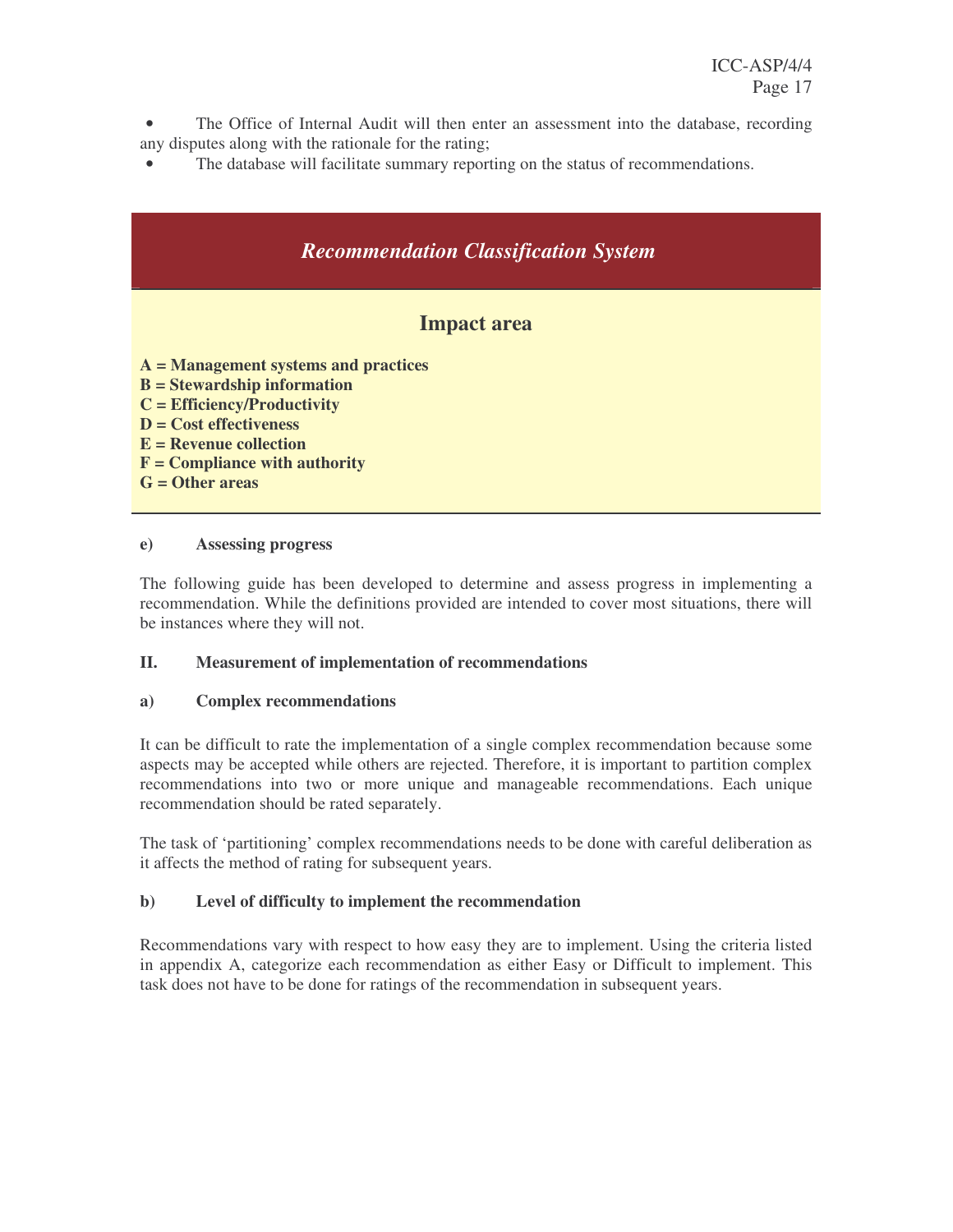# **Question 1: Determine the level of difficulty of the recommendation (see attached guidance).**  $\bar{\Box}$  Easy □ Difficult

Please provide a rationale **and proceed to question 2**.

## **c) The response of the Court to the recommendation**

It is important to record management's response to the recommendation, at the time of reporting, and during subsequent years. Management might reverse its position regarding a recommendation, or action may have been taken that renders the recommendation obsolete.

## **Question 2: What was management's initial/current response to the recommendation?**

□ Accepted

 $\Box$  Implied acceptance (no response but certain actions under way)  $\Box$  Rejected

If "Rejected" or "No response" summarize management's rationale **and proceed to question 3, and then stop**.

**Question 3: Has the recommendation become obsolete?**  $\Box$  No, it is not obsolete  $\Box$  Yes, it has become obsolete

If "Yes", please explain why, **and stop**.

## **d) Evaluating the implementation of the recommendation**

If the recommendation was accepted, and is not obsolete, then answer the remaining questions regarding the level of implementation, and the level of satisfaction with the implementation.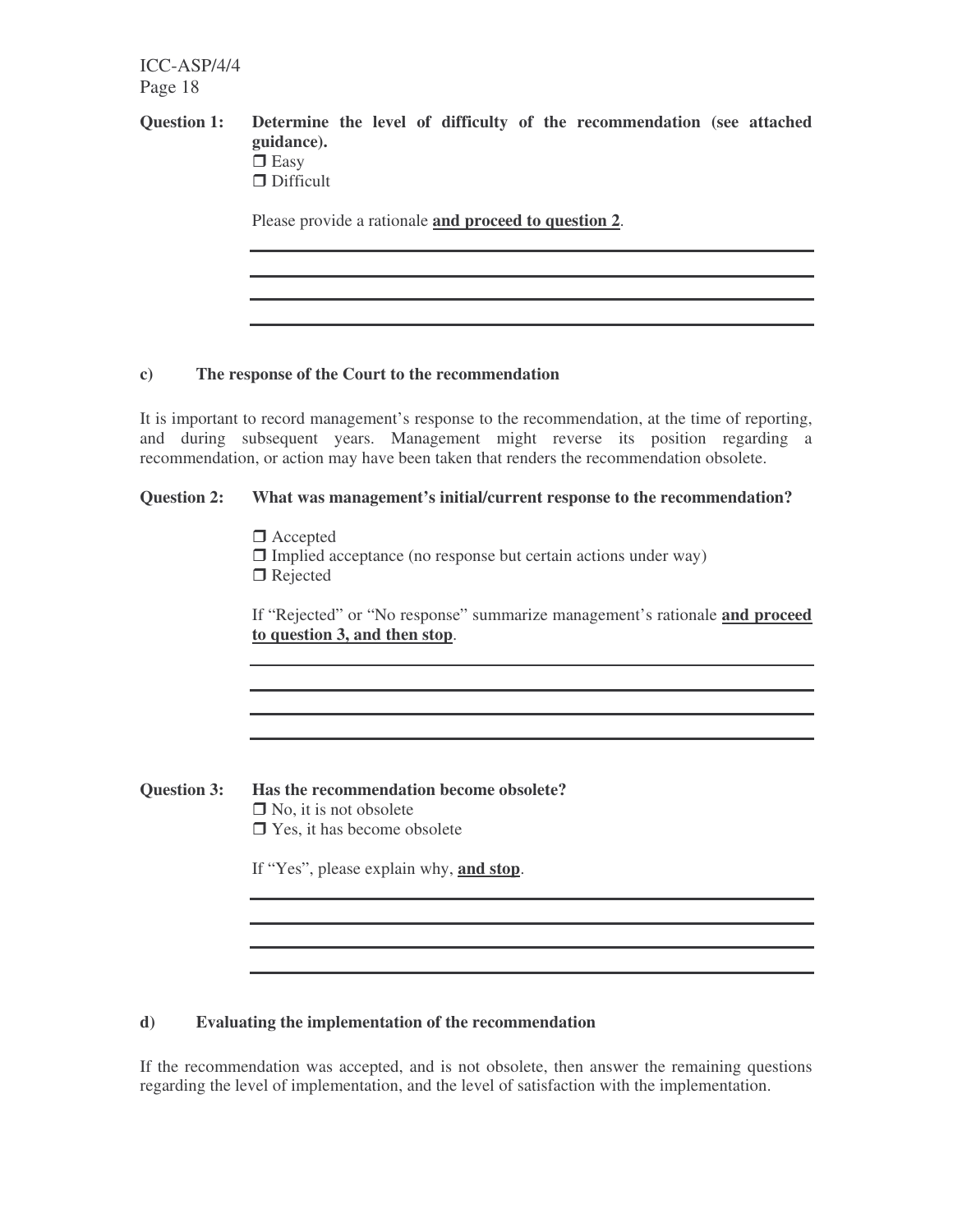#### **Question 4: Are you able to determine the status of the recommendation?**

- $\Box$  Yes, I can determine the status
- □ No, there is insufficient information from the Court to determine the status
- No, the recommendation is stated such that it is difficult to determine its status (e.g. the recommendation is vague)

If "No", please explain why not, **and stop**.

## **Question 5: Select a category that best describes the progress made towards fulfilling the intent of the recommendation. (See attached guidance in appendix B.)**

- $\Box$  Level 1: No progress or insignificant progress
- $\Box$  Level 2: Planning stage
- $\Box$  Level 3: Preparations for implementation
- $\Box$  Level 4: Substantial implementation
- $\Box$  Level 5: Full implementation

#### **Question 6: Considering both the level of difficulty of the recommendation and the timeliness of the progress, are you satisfied with the Court's progress regarding this recommendation?**

□ Satisfied with progress

□ Not satisfied with progress

Please justify your answer citing both complexity of recommendation and expectations for progress.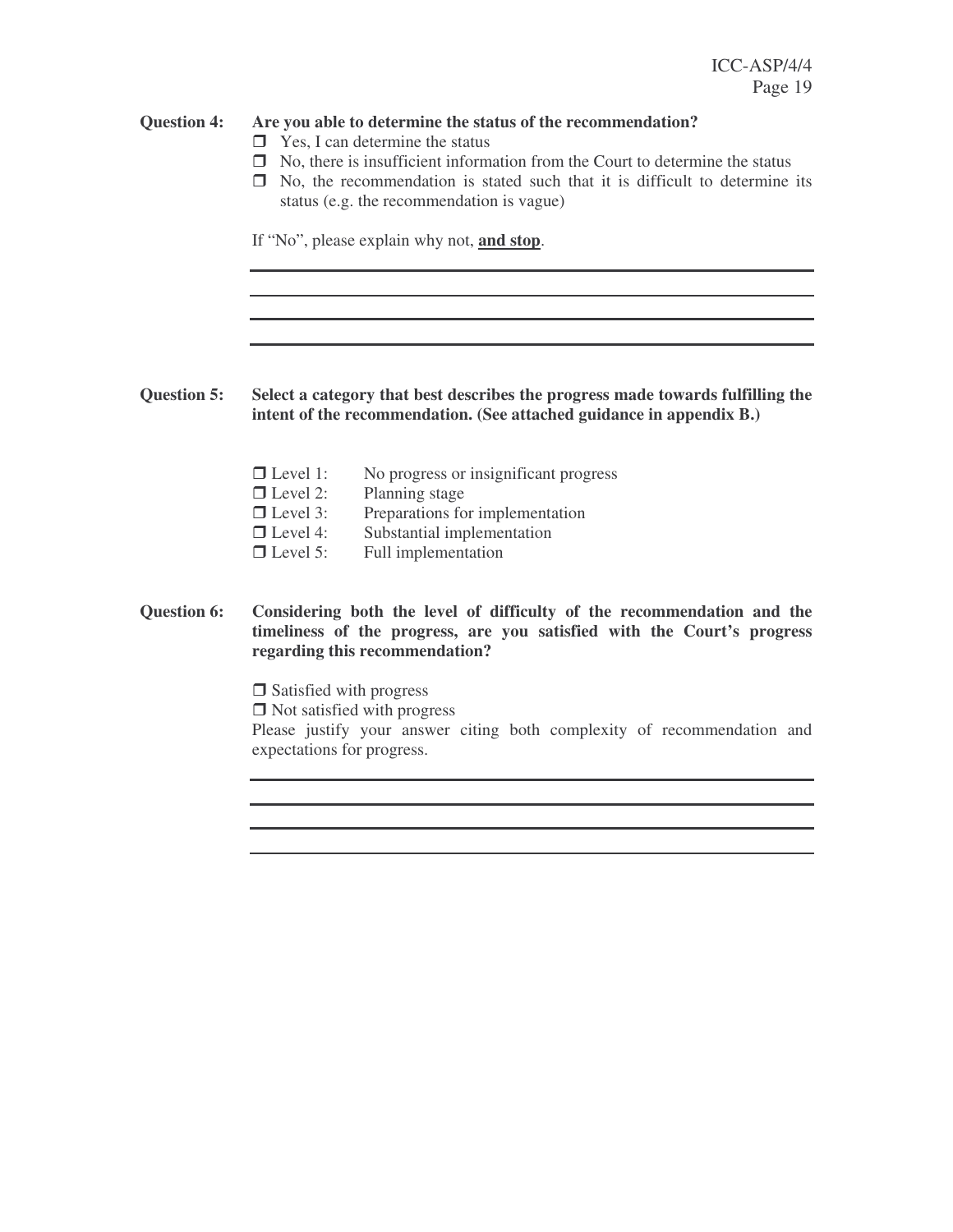## **Appendix A: Guidance for rating the implementation of the recommendation (Question 1)**

The following factors should be considered in assigning a rating of either "Easy" or "Difficult" to a recommendation:

## **Management**

| Rating      | <b>Definition</b>                                                                                                                                                       |
|-------------|-------------------------------------------------------------------------------------------------------------------------------------------------------------------------|
| Low         | Only has to implement or make minor modifications to existing policies or<br>practices.                                                                                 |
| <b>High</b> | Problem must be further defined through additional study. It is likely that<br>major new management systems will be required to address the<br>deficiencies identified. |

## **Entity culture (evolving)**

| Rating      | <b>Definition</b>                                                                                 |
|-------------|---------------------------------------------------------------------------------------------------|
| Low         | Recommendation is consistent with the existing attitudes and behaviour of<br>the organization.    |
| <b>High</b> | Recommendation would require major change in attitudes and behaviour<br>throughout the workforce. |

## **Scientific/technological readiness**

| Rating<br>Low | Definition<br>Only known scientific technique or technology that is in use elsewhere is<br>required to implement the recommendation. |
|---------------|--------------------------------------------------------------------------------------------------------------------------------------|
| High          | New techniques or unproven technology would be required.                                                                             |

## **Political**

| Rating      | <b>Definition</b>                                    |
|-------------|------------------------------------------------------|
| Low         | No political content to the recommendation.          |
| <b>High</b> | Recommendation will require CBF and/or ASP approval. |